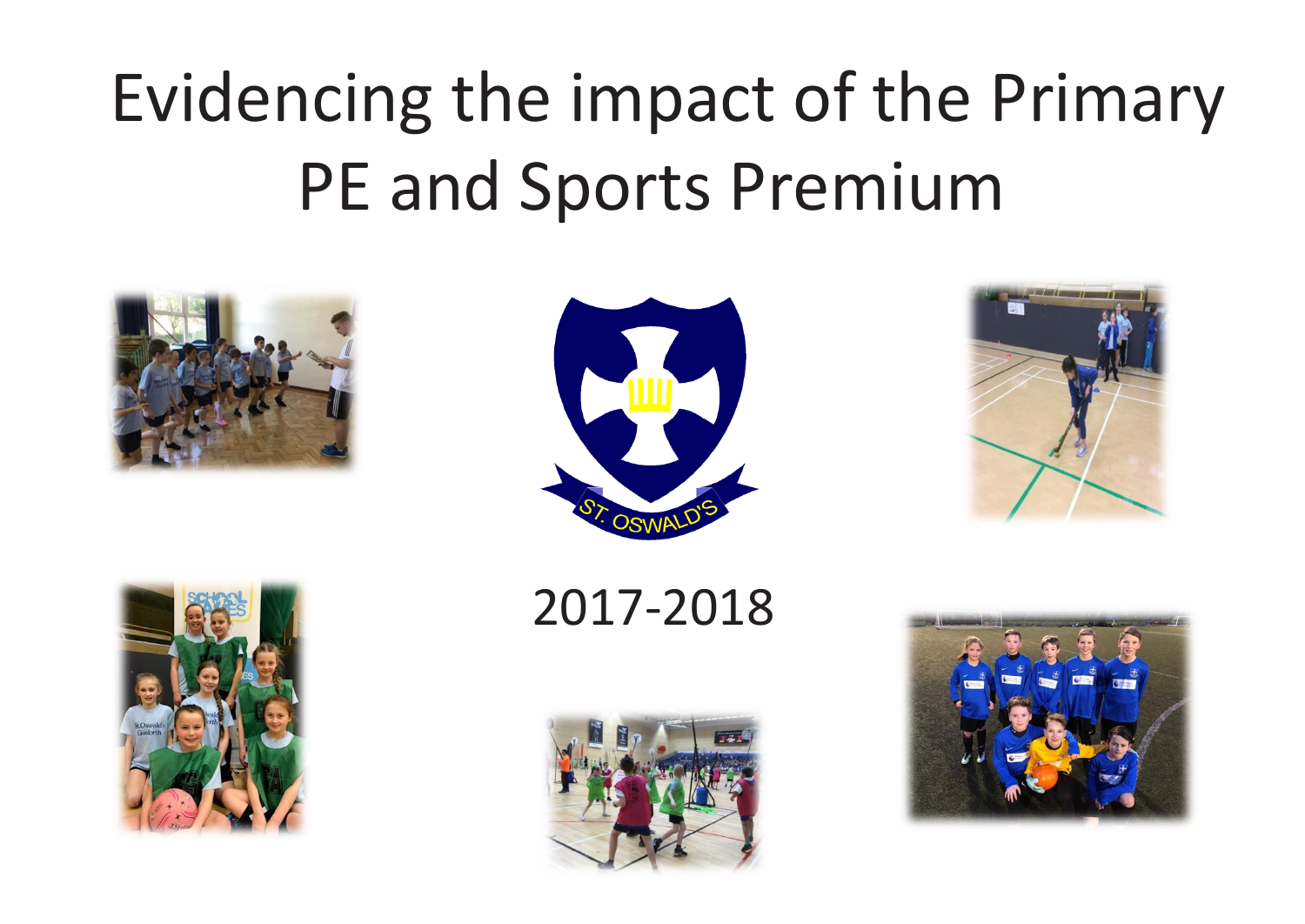Schools must use the funding to make **additional and sustainable**  improvements to the quality of PE and sport they offer. This means that you should use the Primary PE and Sport Premium to:

- develop or add to the PE and sport activities that your school already offers
- build capacity and capability within the school to ensure that improvements made now will benefit pupils joining the school in future years

Please visit [gov.uk](https://www.gov.uk/guidance/pe-and-sport-premium-for-primary-schools) for the revised DfE guidance including the 5 key indicators across which schools should demonstrate an improvement. This document will help you to review your provision and to report your spend. DfE encourages schools to use this template as an effective way of meeting the reporting requirements of the Primary PE and Sport Premium.

Schools should start by reflecting on the impact of current provision and reviewing the previous spend. Under the [Ofsted Schools Inspection Framework,](https://www.gov.uk/government/publications/school-inspection-handbook-from-september-2015) inspectors will assess how effectively leaders use the Primary PE and Sport Premium and measure its impact on outcomes for pupils, and how effectively [governors](https://www.gov.uk/government/publications/governance-handbook) hold them to account for this.

Schools are required to [publish](https://www.gov.uk/guidance/what-maintained-schools-must-publish-online#pe-and-sport-premium-for-primary-schools) [details](https://www.gov.uk/guidance/what-maintained-schools-must-publish-online#pe-and-sport-premium-for-primary-schools) of how they spend this funding as well as on the impact it has on pupils' PE and sport participation and attainment.

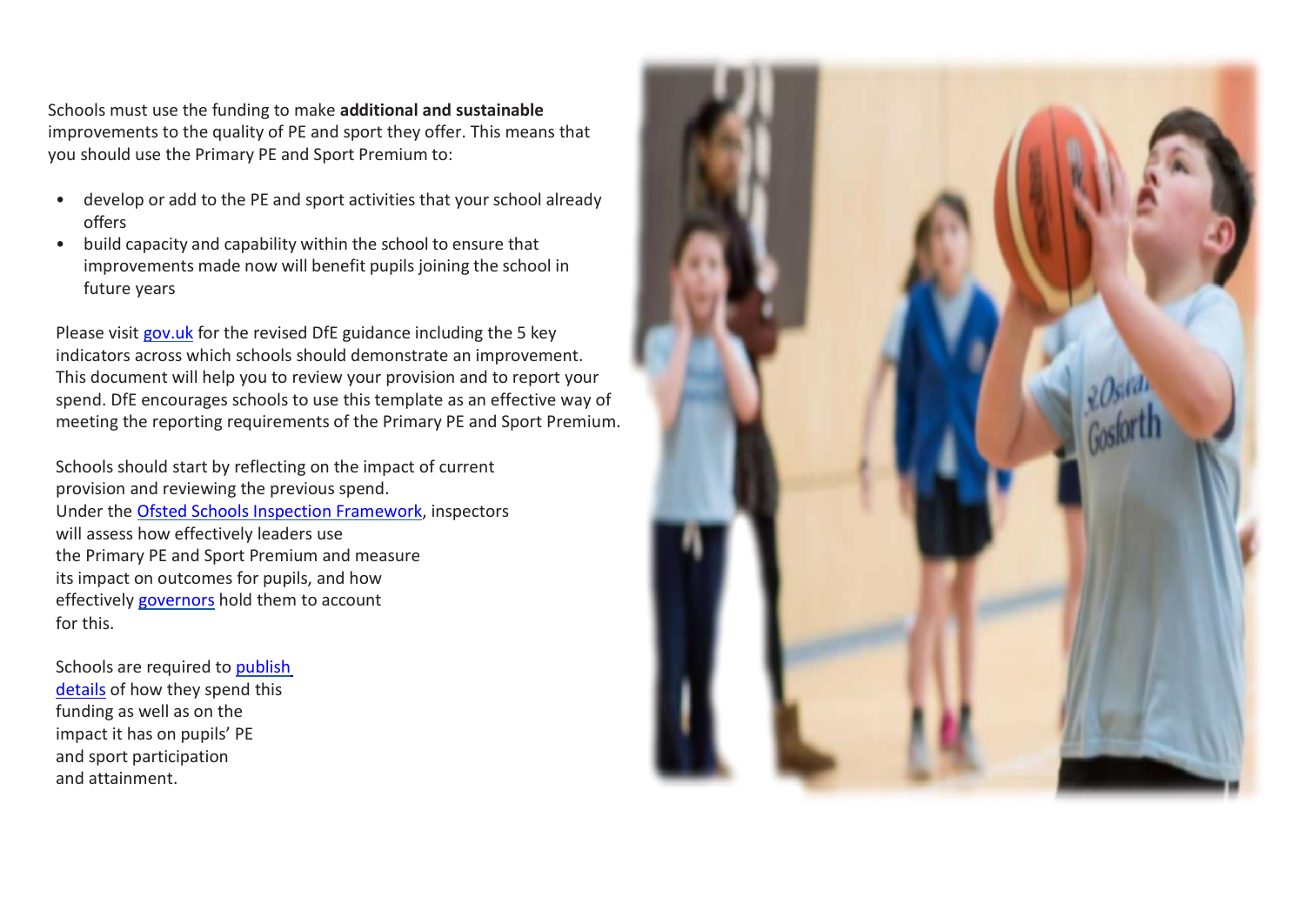Support for review and reflection - considering the 5 key indicators from DfE, what development needs are a priority for your setting and your students now and why? Use the space below to reflect on previous spend, identify current need and priorities for the future.

| Key achievements to date:                                             | Areas for further improvement and baseline evidence of need:          |  |  |
|-----------------------------------------------------------------------|-----------------------------------------------------------------------|--|--|
| School Games Mark - Gold level achieved                               | Continue to develop the assessment of PE throughout the school.       |  |  |
| Participation in competitive events through Catholic Cluster and City | Create change4life clubs to target non active or less active children |  |  |
| events.                                                               | $\bullet$                                                             |  |  |
| All children partaking in Healthy Schools festivals.                  | and girls in KS2.                                                     |  |  |
| Increased links with Sports clubs - Team Gosforth, Lee Sterry Sports  | Ensure children are active for 30 mins a day in school - embed in PE  |  |  |
| Coaching, Newcastle Eagles, JCS Gymnastics and Westgate Judo club.    | lessons and playtimes.                                                |  |  |
| Greater focus on School Sports day                                    | Ensure equipment is available to teach a broad and balanced           |  |  |
| Inclusion for all children in sports across the school.               | curriculum.                                                           |  |  |

| Meeting national curriculum requirements for swimming and water safety                                                                                                                                                         | Please complete all of the below: |
|--------------------------------------------------------------------------------------------------------------------------------------------------------------------------------------------------------------------------------|-----------------------------------|
| What percentage of your current Year 6 cohort swim competently, confidently and proficiently over a distance 96.7%<br>of at least 25 metres?                                                                                   |                                   |
| What percentage of your current Year 6 cohort use a range of strokes effectively (for example, front<br>crawl, backstroke and breaststroke]?                                                                                   | 90%                               |
| What percentage of your current Year 6 cohort perform safe self-rescue in different water-based<br>situations?                                                                                                                 | 73.3%                             |
| Schools can choose to use the Primary PE and Sport Premium to provide additional provision for swimming<br>but this must be for activity over and above the national curriculum requirements. Have you used it in this<br>way? | Yes                               |



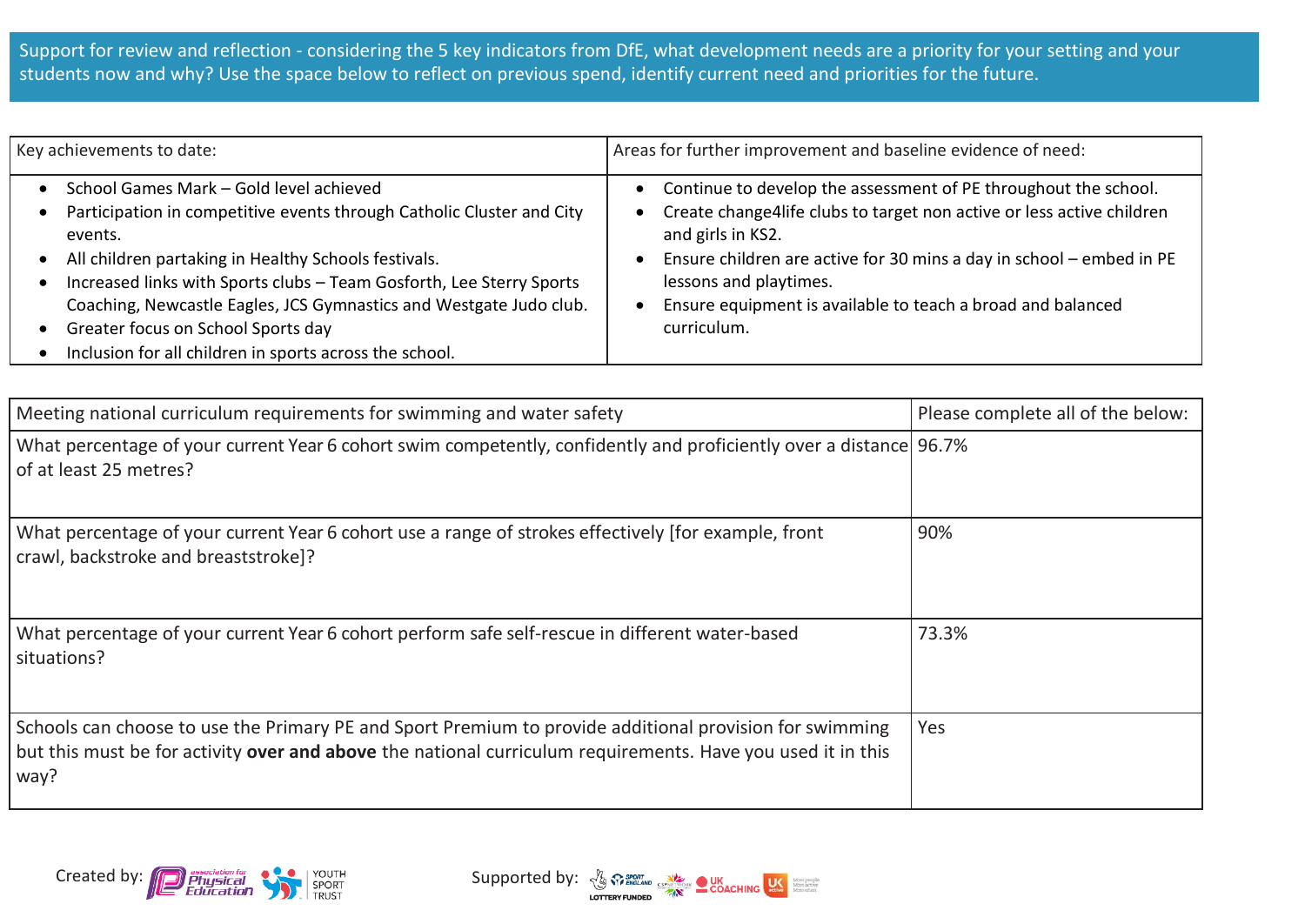## **Action Plan and Budget Tracking**

Capture your intended annual spend against the 5 key indicators. Clarify the success criteria and evidence of impact that you intend to measure to evaluate for students today and for the future.

| Total fund allocated: £17800                                                                                                                                                                                                                                  | Date Updated: February 2017 |                                                                                                                                                                                      |                                                                                                                                                                                                        |  |
|---------------------------------------------------------------------------------------------------------------------------------------------------------------------------------------------------------------------------------------------------------------|-----------------------------|--------------------------------------------------------------------------------------------------------------------------------------------------------------------------------------|--------------------------------------------------------------------------------------------------------------------------------------------------------------------------------------------------------|--|
| Key indicator 1: The engagement of all pupils in regular physical activity - Chief Medical Officer guidelines recommend that<br>Percentage of total allocation:<br>primary school children undertake at least 30 minutes of physical activity a day in school |                             |                                                                                                                                                                                      |                                                                                                                                                                                                        |  |
| Actions to achieve:                                                                                                                                                                                                                                           | Funding<br>allocated:       | Evidence and impact:                                                                                                                                                                 | Sustainability and suggested<br>next steps:                                                                                                                                                            |  |
| Children from Year 6 (on a weekly<br>rota) to support playtimes in KS1<br>and run games to engage children.                                                                                                                                                   | None                        | A high number of children in the<br>KS1 playground are now<br>spending time more active.                                                                                             | Develop leadership roles for<br>the children to develop more<br>activities and games. Infiltrate<br>into KS2 yard, to ensure active<br>playtimes across the school.                                    |  |
| Teachers to ensure there is a 5-10<br>minute fitness session within each<br>PE lesson.                                                                                                                                                                        | None                        | This will help raise fitness levels<br>in KS2 children and count<br>towards their activity levels.                                                                                   | Ensuring all children have<br>access to fitness based<br>sessions.                                                                                                                                     |  |
| Children from Year 6 will have<br>booster sessions at the local<br>swimming pool (Over and beyond<br>normal swimming sessions)                                                                                                                                | £365                        | This will ensure that children<br>who didn't meet the national<br>curriculum requirements for<br>swimming and water safety at<br>the end of Year 4, are given the<br>opportunity to. | This will give the children life<br>skills to ensure they are water<br>confident and know how to<br>stay safe. Children will be<br>monitored to see if all meet<br>standards after booster<br>session. |  |
| healthy schools and change 4 life<br>and active.                                                                                                                                                                                                              |                             | Encouraging children to keep<br>healthy and active and show<br>them their importance in their<br>daily life.                                                                         | Children will know the<br>importance of being healthy<br>and keeping fit and making<br>good choices in their lives.                                                                                    |  |
|                                                                                                                                                                                                                                                               |                             | Disco day to encourage to link with $\vert$ £180<br>and link to children keeping healthy                                                                                             |                                                                                                                                                                                                        |  |



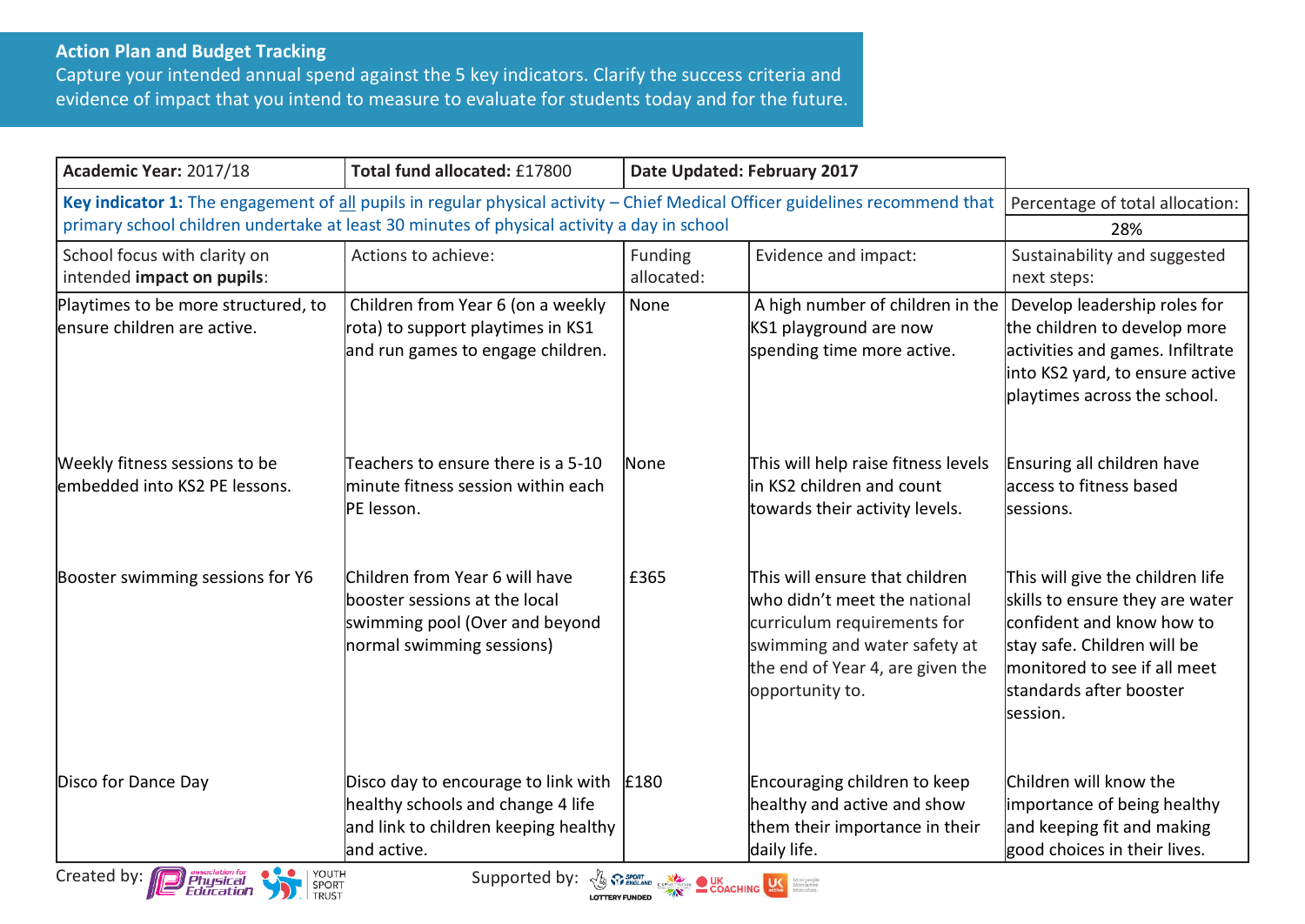| Maths equipment to aid active<br>llessons.                                                                               | Children will be more active within<br>their lessons, adding towards their                         | £319.60               | This will make lessons more<br>active.                                                                                                                                                             | Children will be sitting still less<br>during lessons and the                                                                                                                                                                                                                                                                                                                            |
|--------------------------------------------------------------------------------------------------------------------------|----------------------------------------------------------------------------------------------------|-----------------------|----------------------------------------------------------------------------------------------------------------------------------------------------------------------------------------------------|------------------------------------------------------------------------------------------------------------------------------------------------------------------------------------------------------------------------------------------------------------------------------------------------------------------------------------------------------------------------------------------|
|                                                                                                                          | active 30 minutes a day.                                                                           |                       |                                                                                                                                                                                                    | equipment will make it easier<br>for teachers to plan active and<br>engaging lessons.                                                                                                                                                                                                                                                                                                    |
| Support for children to attend<br>outdoor and adventurous activities,<br>lto ensure all children are able to<br>lattend. | Children will all be able to take part £1050<br>in outdoor and adventurous activity.               |                       | All children will have the chance<br>to partake and experience OAA.                                                                                                                                | Children will all be given the<br>chance to partake, while<br>experiencing something new.                                                                                                                                                                                                                                                                                                |
| Remark the KS2 playground to<br>include markings for different<br>sporting events.                                       | Head teacher and PE Coordinator to E3100<br>monitor funding and get quotes for<br>the resurfacing. |                       | Will lead to increased<br>participation, the ability to host<br>inter-school competitions, (Eg.<br>Basketball, Netball and Hockey)<br>raised activity levels and raised<br>positivity about sport. | By retaining this money, as part<br>of a three year plan, this will<br>ensure that moving forward, St<br>Oswald's can provide a varied<br>range of sports, have active<br>playgrounds and provide more<br>clubs. This will allow us to keep<br>children active beyond 2020, if<br>funding was to cease. (Funding<br>being sought from other<br>sources to try and decrease<br>timescale) |
| Key indicator 2: The profile of PE and sport being raised across the school as a tool for whole school improvement       | Percentage of total allocation:                                                                    |                       |                                                                                                                                                                                                    |                                                                                                                                                                                                                                                                                                                                                                                          |
|                                                                                                                          |                                                                                                    |                       |                                                                                                                                                                                                    | 7%                                                                                                                                                                                                                                                                                                                                                                                       |
| School focus with clarity on<br>intended impact on pupils:                                                               | Actions to achieve:                                                                                | Funding<br>allocated: | Evidence and impact:                                                                                                                                                                               | Sustainability and suggested<br>next steps:                                                                                                                                                                                                                                                                                                                                              |



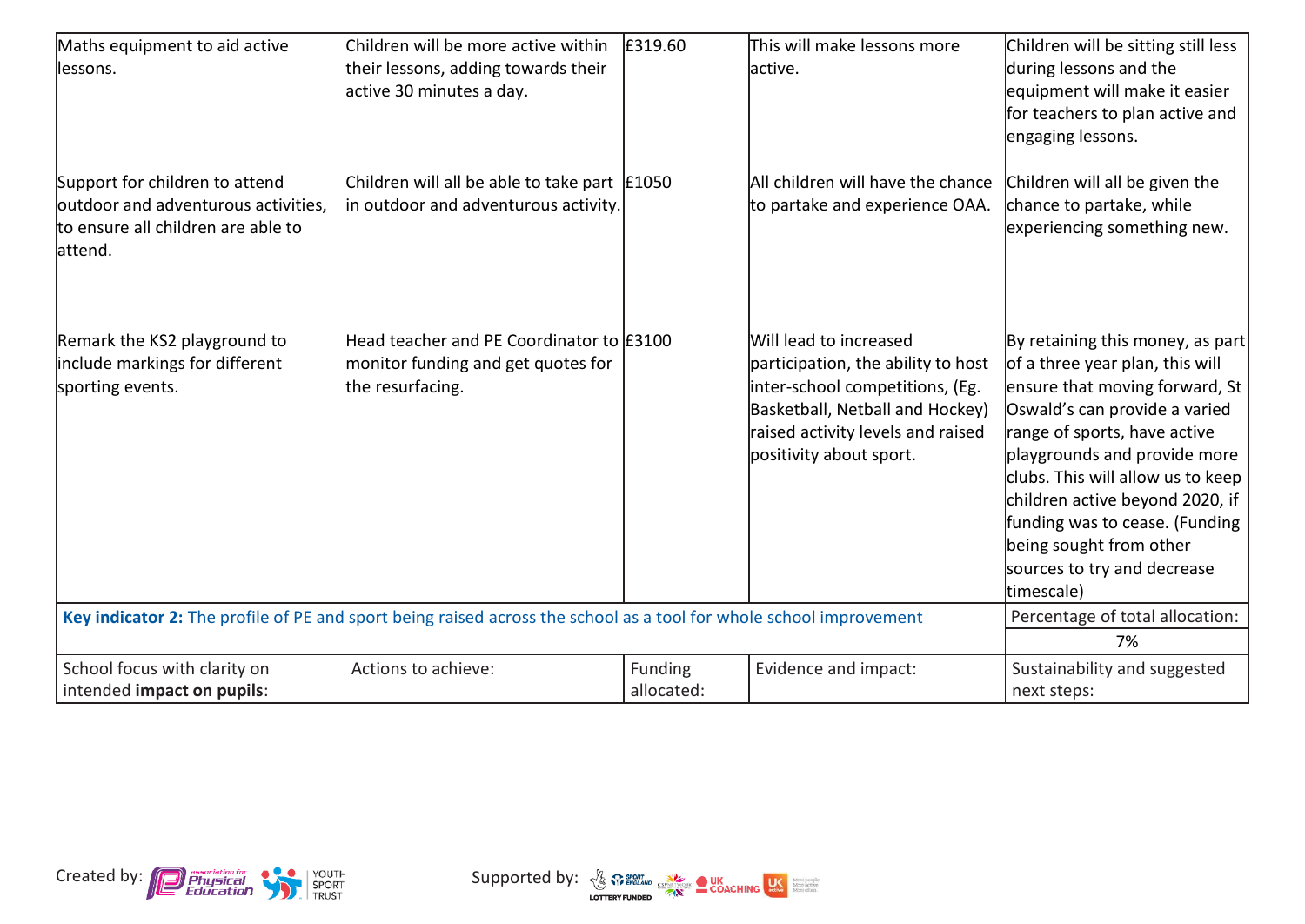| Sports Update on Twitter feed,                                                    | Head Teacher, Deputy and PE               | £50  | An improved sports display will                                           | Continue to keep families up to    |
|-----------------------------------------------------------------------------------|-------------------------------------------|------|---------------------------------------------------------------------------|------------------------------------|
| website, School Games website,                                                    | Coordinator will update with Sports       |      | help children to see how                                                  | date and promote sport on          |
| sports board and newsletters.                                                     | linformation.                             |      | important sport is. Families will                                         | social media accounts.             |
|                                                                                   |                                           |      | be kept up to date with the                                               |                                    |
|                                                                                   |                                           |      | sporting activity of the school.                                          |                                    |
|                                                                                   |                                           |      | Sports achievements will be                                               |                                    |
|                                                                                   |                                           |      | celebrated in Friday assembly.                                            |                                    |
| Continue to develop the organization PE Coordinator will ensure there are £263.90 |                                           |      | Participation levels will be high                                         | An increased enjoyment of          |
| of Sports Day to enable all children to a range of activities that children of    |                                           |      | and there will an increased                                               | sport, will lead to more           |
| participate, while also sharing this                                              | all abilities can take part in. Buy       |      | enjoyment of sport.                                                       | children wanting to engage         |
| loccasion with families.                                                          | some new equipment to enhance             |      |                                                                           | with activities provided.          |
|                                                                                   | provision                                 |      |                                                                           |                                    |
|                                                                                   |                                           |      |                                                                           |                                    |
| Have athletics track and rounders                                                 | School business manager to arrange   £800 |      | This will help raise the profile of $\ $ This will raise the profile of   |                                    |
| pitch marked out on the school field                                              | the marking of track and pitches.         |      | the School Sports day and help tosport and will show children             |                                    |
| to raise profile of Sports day.                                                   |                                           |      | $r$ aise excitement levels. This will $r$ the importance of being active. |                                    |
|                                                                                   |                                           |      | show children the importance St                                           |                                    |
|                                                                                   |                                           |      | Oswald's place on PE and                                                  |                                    |
|                                                                                   |                                           |      | competitive sport.                                                        |                                    |
| Maintain the School Games Gold                                                    | PE Coordinator and sports crew to         | None | This will continue to show the                                            | Work towards achieving the         |
| award.                                                                            | work towards the standards for the        |      | importance of sports to children                                          | platinum level, once eligible.     |
|                                                                                   | Gold award.                               |      | and their families.                                                       |                                    |
|                                                                                   |                                           |      |                                                                           |                                    |
| Bouncy Castle Day                                                                 | School Business Manager and PE            | £100 | This will link to the sports crew                                         | Make this a yearly event where     |
|                                                                                   | Coordinator to arrange a bouncy           |      | telling children how important                                            | the children discuss the effect it |
|                                                                                   | castle day to encourage children to       |      | sport and keeping active is,                                              | has on their bodies and how        |
|                                                                                   | get active and show the importance        |      | throughout the day.                                                       | important sport and fitness is in  |
|                                                                                   | of keeping active during the day.         |      |                                                                           | their lives.                       |

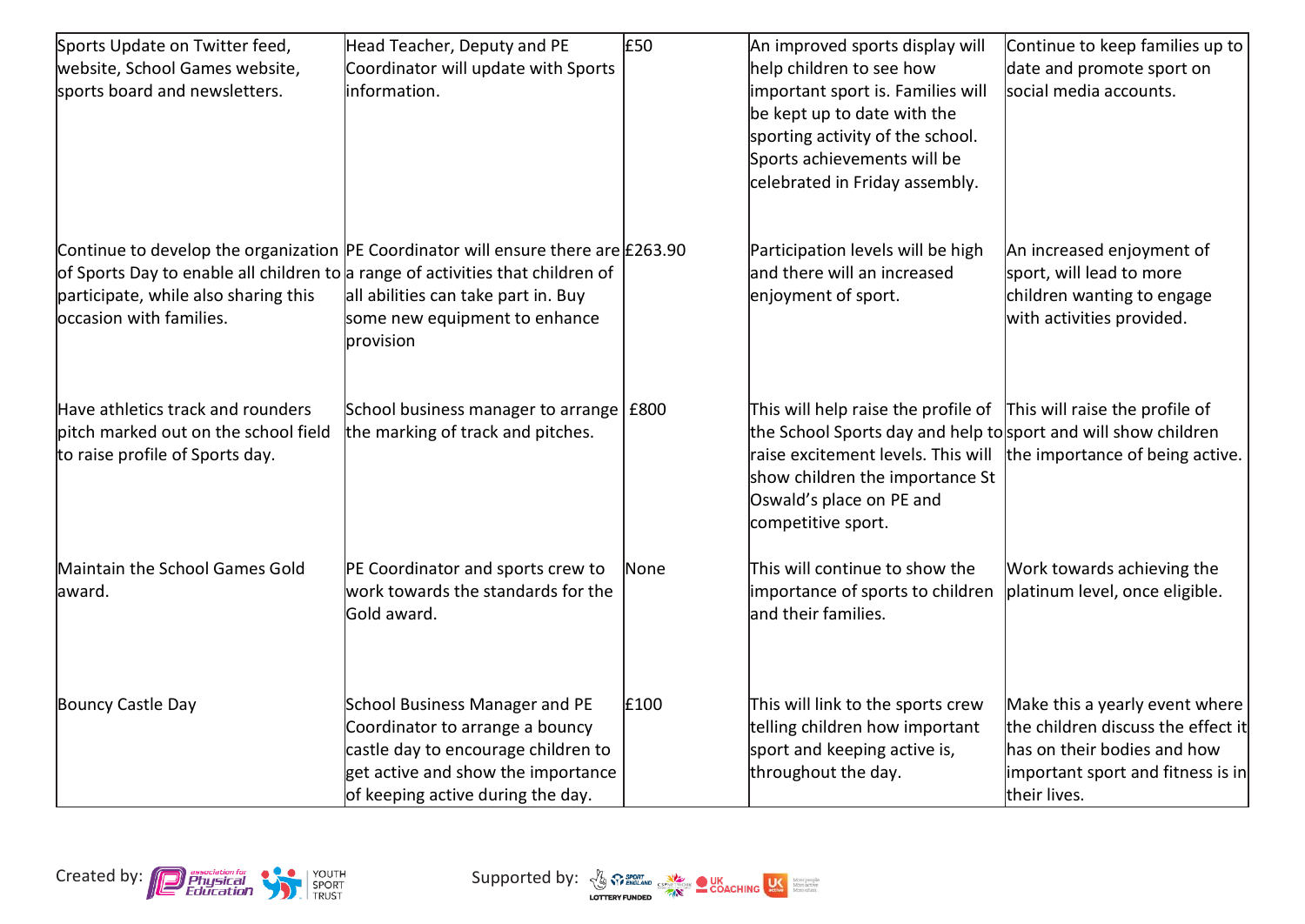| Key indicator 3: Increased confidence, knowledge and skills of all staff in teaching PE and sport |                                                                                                                                                                                                                  |                       |                                                                                                                                                                                                  | Percentage of total allocation:                                                                                                                   |  |
|---------------------------------------------------------------------------------------------------|------------------------------------------------------------------------------------------------------------------------------------------------------------------------------------------------------------------|-----------------------|--------------------------------------------------------------------------------------------------------------------------------------------------------------------------------------------------|---------------------------------------------------------------------------------------------------------------------------------------------------|--|
|                                                                                                   |                                                                                                                                                                                                                  |                       |                                                                                                                                                                                                  | 20%                                                                                                                                               |  |
| School focus with clarity on intended Actions to achieve:<br>impact on pupils:                    |                                                                                                                                                                                                                  | Funding<br>allocated: | Evidence and impact:                                                                                                                                                                             | Sustainability and suggested<br>next steps:                                                                                                       |  |
| CPD for school staff, addressing any<br>areas where there is less confidence.                     | Organise sports coaches and extra $\vert$ £1310<br>sessions from the school sports<br>service to deliver sessions<br>alongside the class teachers.<br>Ensure training is provided, where<br>available for staff. |                       | Teacher's confidence will increase Teacher will have lesson plans<br>and will be evidenced in the<br>teacher confidence survey.<br>Delivery of lessons will remain at a years.<br>high standard. | and/or a scheme to plan from,<br>going forward into future                                                                                        |  |
| Training sessions for staff $-$ to<br>improve and enhance PE provision                            | Organise courses for staff based on £400<br>the staff survey and where need is.<br>Ensure NQT is supported.                                                                                                      |                       | Delivery of lessons will remain at a Teachers will enhance their<br>high standard. Staff will feel more skills and be more confident<br>confident when teaching.                                 | when teaching these skills in<br>future years.                                                                                                    |  |
| Buy into SLA for the school sports<br>service.                                                    | Buy in at silver level to ensure<br>school is supported and up to date<br>with current guidelines.                                                                                                               | £1850                 | Through action plans and half<br>termly meetings, it will ensure the sports service, St Oswald's will<br>school is continuously improving.                                                       | Through the support of the<br>put in place measures to<br>ensure sustainability moving<br>forward.                                                |  |
| Key indicator 4: Broader experience of a range of sports and activities offered to all pupils     |                                                                                                                                                                                                                  |                       |                                                                                                                                                                                                  | Percentage of total allocation:                                                                                                                   |  |
| School focus with clarity on intended Actions to achieve:                                         |                                                                                                                                                                                                                  | Funding               |                                                                                                                                                                                                  | 21%<br>Sustainability and suggested                                                                                                               |  |
| impact on pupils:                                                                                 |                                                                                                                                                                                                                  | allocated:            | Evidence and impact:                                                                                                                                                                             | next steps:                                                                                                                                       |  |
| Increase variety of curricular and<br>extra curricular activities for children<br>in the school.  | Book specialist coaches to work<br>with the children and provide<br>clubs after school. Eg. American<br>football, Judo, Newcastle Eagles<br>and Yoga Bugs.                                                       | £1910                 | Children will experience some<br>'non typical' sports and be offered range of sports will allow them<br>the opportunity to attend clubs.                                                         | Exposing the children to a wide<br>the chance to find something<br>that they enjoy and engage<br>with, while developing the<br>pathways to clubs. |  |
| Purchase a range of equipment                                                                     | Create a 'wish list' from staff and                                                                                                                                                                              | £1850                 | This will allow staff to offer a                                                                                                                                                                 | Having the equipment in                                                                                                                           |  |
| Created by:<br>Physical<br><i>Physical</i>                                                        | YOUTH<br>Supported by: $\sqrt[n]{\frac{1}{N}} \frac{\sqrt[n]{\frac{1}{N}}}{\sqrt[n]{N}}$ $\frac{1}{N}$ COACHING $\frac{1}{N}$<br>SPORT<br>TRUST                                                                  |                       |                                                                                                                                                                                                  |                                                                                                                                                   |  |